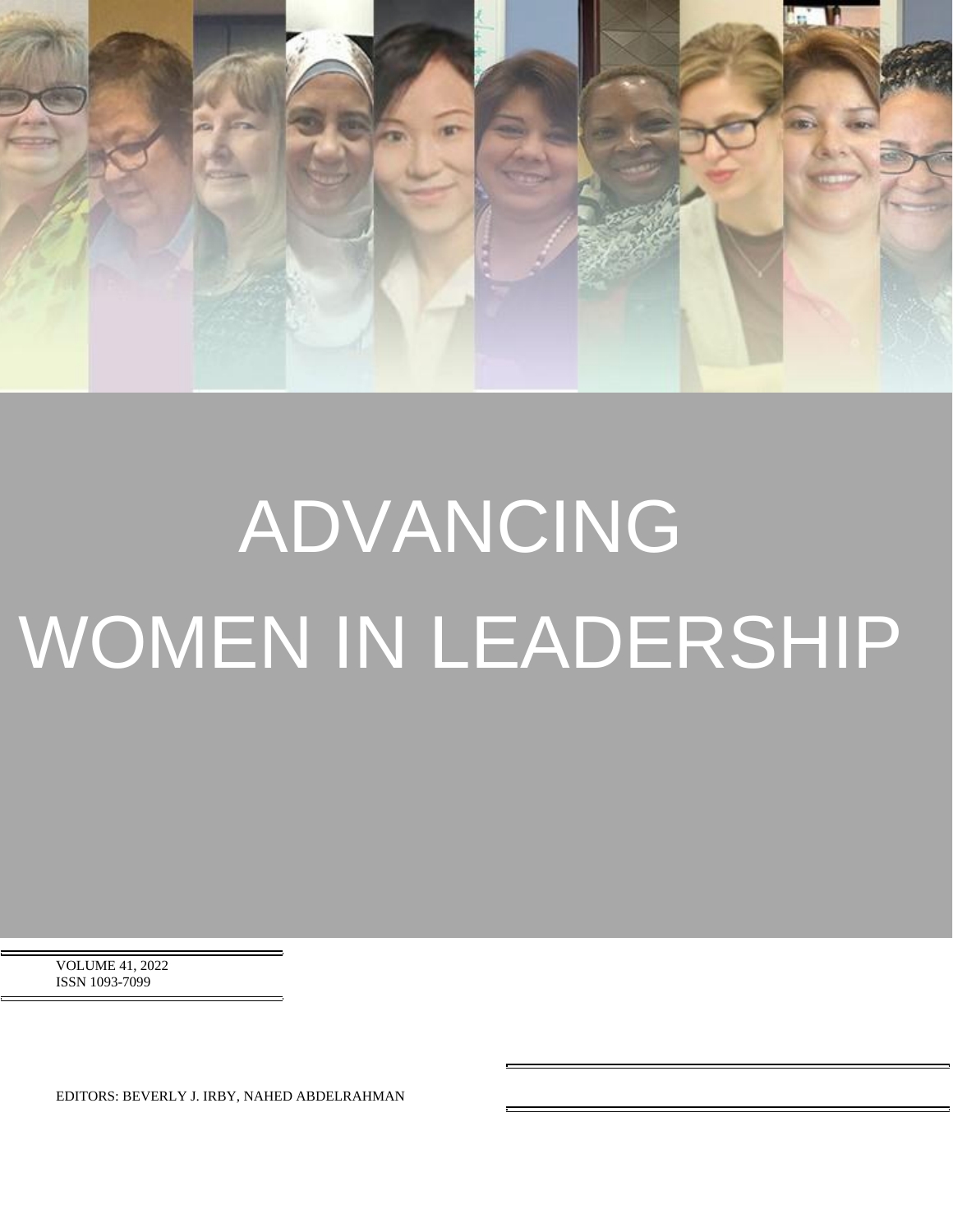Advancing Women in Leadership Vol. 41, pp. 1-12, 2022 Available online at http://www.awlj.org/ ISSN 1093-7099

*Full Length Research Paper*

# **What's power got to do with it? Seeking gender-equity in organizations through male ally initiatives**

# **Mary Shapiro, Maria Elena Rivera-Beckstrom, Cynthia Ingols, Stacy Blake-Beard, Lan Gao, Regina O'Neill, &Elisa van Dam**

**Mary Shapiro**, Professor of Practice, Simmons University School of Business and Research Fellow, Institute of Inclusive Leadership, [mary.shapiro@simmons.edu](mailto:mary.shapiro@simmons.edu) **Maria Elena Rivera-Beckstrom**, Research Associate, Institute for Inclusive Leadership, Simmons University, [mariaelena.rivera](mailto:mariaelena.rivera-beckstrom@simmons.edu)[beckstrom@simmons.edu](mailto:mariaelena.rivera-beckstrom@simmons.edu) **Cynthia Ingols**, Research Fellow, Institute of Inclusive Leadership, Simmons University, [cynthia.ingols@simmons.edu](mailto:cynthia.ingols@simmons.edu) **Stacy Blake-Beard**, Professor, Tuck School of Business, Dartmouth, NH, [Stacy.blakebeard@tuck.dartmouth.edu](mailto:Stacy.blakebeard@tuck.dartmouth.edu) **Lan Gao**, Director of Institutional Research at Simmons University, [lan.gao@simmons.edu](mailto:lan.gao@simmons.edu)

**Regina O'Neill**, Professor of Management, Sawyer Business School Department of Management & Entrepreneurship, Suffolk University[, roneill@suffolk.edu](mailto:roneill@suffolk.edu)

**Elisa van Dam**, Vice President, Allyship and Inclusion, Institute for Inclusive Leadership, Simmons University, [elisa.vandam@simmons,edu](mailto:elisa.vandam@simmons,edu)

Accepted July 1, 2019

**With the persistence of women's limited advancement into senior leadership, organizations have employed an arsenal of diversity, equity, and inclusion strategies such as implicit bias training, intentional mentoring, and efforts to authentically support work-life policies. Male allyship has emerged as a recent strategy aimed at gender equity. Yet the outcomes of those efforts, usually measured by women's advancement and/or retention, have often been disappointing. As we worked with male allies in organizations and witnessed the time, energy and commitment devoted to their work, our research question emerged: In what ways might organizational issues around power play a role in the outcomes of male ally initiatives?" Central to allyship is the asymmetry of power between advantaged and disadvantaged groups. This is evident in studies across disciplines, such as sociology, social justice and economics. Management scholars have identified power, specifically the requisite sharing of or fear of diminishment of, as a barrier to men participating in gender equity initiatives to advance women. In promoting gender equity, organizations are essentially seeking to distribute power more broadly to enable both men and women to fully contribute. We draw on the literature, and ongoing work with men and women engaged in male ally initiatives. We use two frames of the Bolman and Deal Organizational Model to understand the collision between well-meaning human resource efforts and the reality of power in the form of organizational politics. We argue that practitioners must understand the role that power plays in both advancing and hindering male ally endeavors. We conclude with recommendations for practitioners, male allies, and women in addressing power while building gender-equitable organizations.**

# **Keywords: Male ally, power, gender-equity, HR, diversity, equity, inclusion**

With the persistence of women's limited advancement into senior leadership in organizations (Catalyst, 2017; AAUW, 2016), scholars have examined both what women and organizations have done and failed to do in attaining gender equity (Kossek, Su, & Wu, 2017). Women have been admonished to 'lean in' (Sandburg, 2013); to protect their career decision making from the influences of socialized gender roles (Wood & Eagly, 2009; Diekman, Brown, Johnston, & Clark,

2010) and stereotype threat (Su & Rounds, 2015); and to recognize differences in career goals and values that put them at odds with ascending to top leadership positions (O'Neill, Shapiro, Ingols & Blake-Beard, 2013; Major, Morganson, & Bolen, 2013).

Organizations have also received advice in relation to advancing women in leadership. They have been urged to address implicit and explicit bias, recognizing that women are less likely to be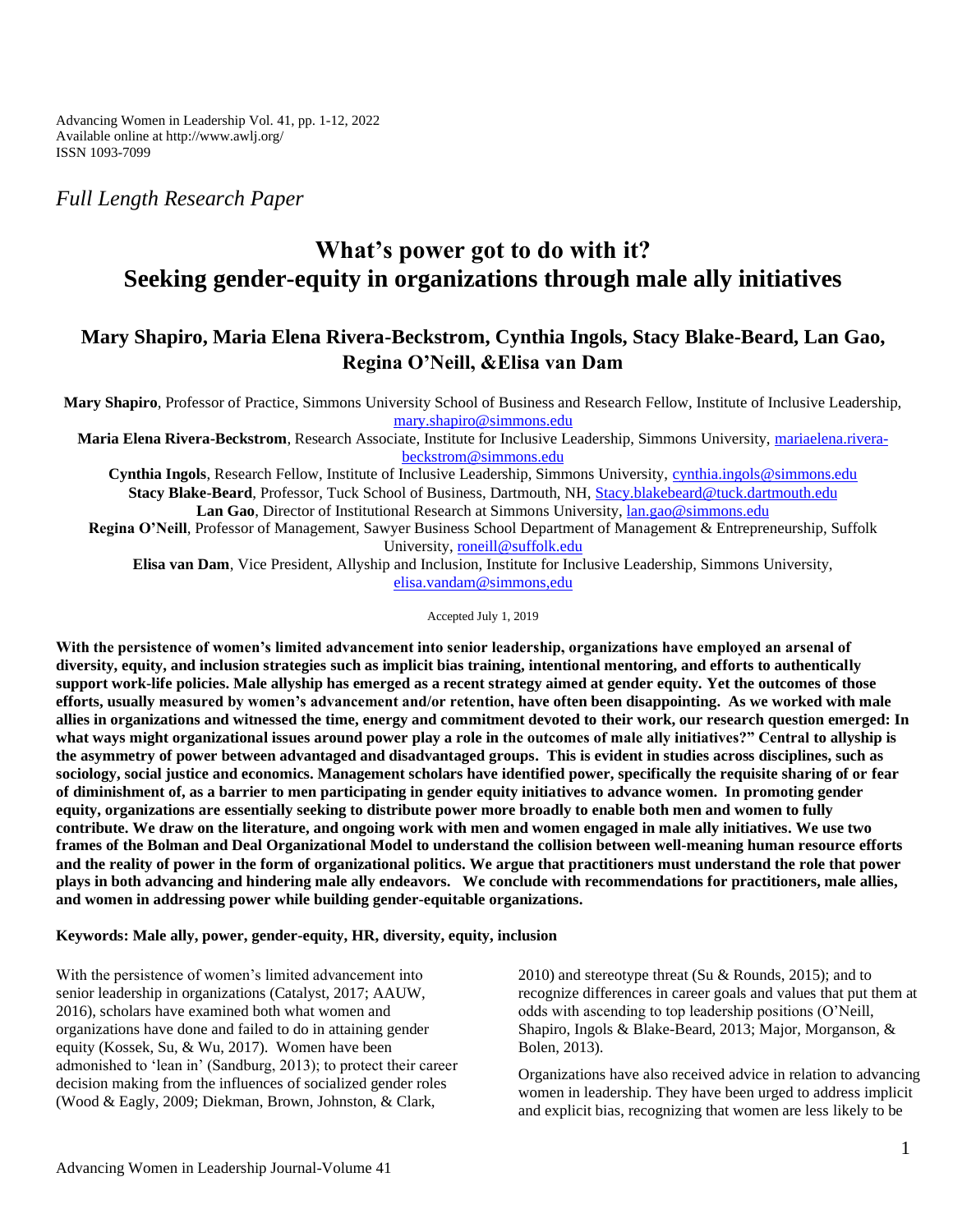promoted (Heilman, 2012; Roth, Purvis, & Bobko, 2012); have limited access to social networks (Casciaro & Lobo, 2005); have fewer role models and female mentors (Hoobler, Lemmon, & Wayne, 2011); receive less mentoring (Murrell & Blake-Beard, 2017; Wanberg, Welsch, & Hezlett, 2003); face a hostile work climate as leaders (Eagly, 2013); and work in masculine organizational cultures (Moor, Cohen & Beeri, 2015). Implicit bias training, standardized checklists for hiring and promotions, intentional mentoring, and the authentic support of work-family policies are some of the strategies that have been deployed. Yet the scarcity of female leaders persists.

In organizational behavior and leadership scholarship, male allyship has emerged as a recent strategy in organizational efforts aimed at gender equity (Catalyst, 2009; Sawyer & Valerio, 2018; Trefalt, et al,. 2011). Yet in other fields, such as economic development, violence, and social justice, men have long been part of the change effort (Flood, 2011; Karkara, Karlsson & Malik, 2005; Kaufman, 2004). Men have often served as allies to feminists and in struggles led by women (Jardine & Smith, 1987; Digby, 1998; Kimmel & Mosmiller, 1992; Messner, Greenberg & Peretz, 2015). As men have become allies in organizational change efforts, scholars have examined what motivates them to take up that role (Burke, Pratt & Smith, 2014; Connell, 2005); the challenges they face when doing so (Casey, et al., 2013; Dubow & Ashcraft, 2016; Kark, 2018); and the organizational and individual benefits of their efforts (Curtis, Schmid, & Struber, 2012; Woetzel et al., 2015; Salter & Migliaccio, 2019).

Central to the concept of allyship is the recognition that there is an asymmetry to power: women are in a lower power position and need assistance, and men are in a higher power position and can provide that assistance. Dubow and Ashcraft (2016) explicitly named power when defining the gender equity work conducted by men as "work that aims to mobilize a socially privileged group to work toward dismantling a system that it stands to benefit from" (p.164). Scholars have identified power, specifically the requisite sharing of or fear of diminishment of, as a barrier to men participating in gender equity initiatives (Casey et al., 2013; Flood & Pease, 2005; Mergaert & Lombardo, 2014). A shift in power presupposes a shift in privilege and advantage. We witnessed this first hand as business faculty working with male allies in the university's executive education programs. In our inquiry with male allies, many were resistant to even acknowledging their current position of power arising from their advantaged position in senior leadership and/or their advantaged social identity position of being male.

To explore our research question regarding the possible impact that power plays in male ally initiatives in an organizational context, we look to Bolman and Deal's (2017) four frames. Many scholars have used those frames to explore wide ranging topics from building data governance strategies (Fruehauf, Al-Khalifa, & Coniker, 2015) to investigating the leadership capabilities of physiotherapists (McGowan, Elliott, & Stokes,

2018). In this article, we propose that male ally programs as an organizational strategy to promote gender equity are part of the Human Resources frame, which seeks to align people and the organization to the benefit of both. However, the success of these programs depends on how organizations manage the political frame, which examines how individuals compete for scarce resources to meet often-competing interests. In promoting gender equity, organizations are essentially seeking to distribute power more broadly to enable both men and women to contribute fully. By asking men to be male allies as part of that reallocation process, organizations are asking men to give up (by sharing) some of their power. Bolman and Deal's political frame provides a way of analyzing the power dynamics that surround the role of male allies and a way of identifying strategies for addressing those dynamics.

To examine the dynamic of power when using male ally initiatives, we draw on the literature, situating allyship and power in a broader and historical context. We discuss our ongoing experiences working with both male allies and women in the university's executive education programs. We extend the extant scholarship that suggests ways to increase the effectiveness of male allies (Metz, 2016; Prime & Moss-Racusin, 2009; Sawyer & Valerio, 2016, 2018) by examining the implications of power through the political frame and offering recommendations that acknowledge power as organizations seek to advance women through gender-equity initiatives.

#### **Situating Allyship in the Literature**

The concept of ally is not new in the gender, anti-racism, civil rights, feminism, and social justice literature. Washington and Evans (1991) crafted an early definition of 'ally' contemporaneous with the LGBT movement: "A person who is a member of the 'dominant' or 'majority' group who works to end oppression in his or her personal and professional life through support of, and as an advocate with and for, the oppressed population" (p.195). Subsequent scholars used this concept of allyship across diverse contexts (Almassi, 2015; Casey, 2010; Drury & Kaiser, 2014; Ravarino, 2013;Russell & Bohan, 2016; Salter & Migliaccio, 2019).

Central to the definition of ally across all fields was their advantaged position vis-à-vis those who were the beneficiaries of the movements they supported (Myers, 2008). Myers recognized that allies were, indeed, separate from the beneficiary group because their experiences and belongingness in the advantaged group were different from the beneficiary group. Bishop (2002), however, provided a caveat that such conceptions need to be more nuanced because a person may be an oppressor or an ally in a given setting. Individuals have multiple social identities which, set in different contexts, may put them into an advantaged or disadvantaged position. This concept of intersectionality (Crenshaw, 1997; Collins & Bilge, 2016) suggests organizations implementing male ally initiatives should exert caution: men can be both the preserver and enforcer of norms that oppress women, and an ally in changing those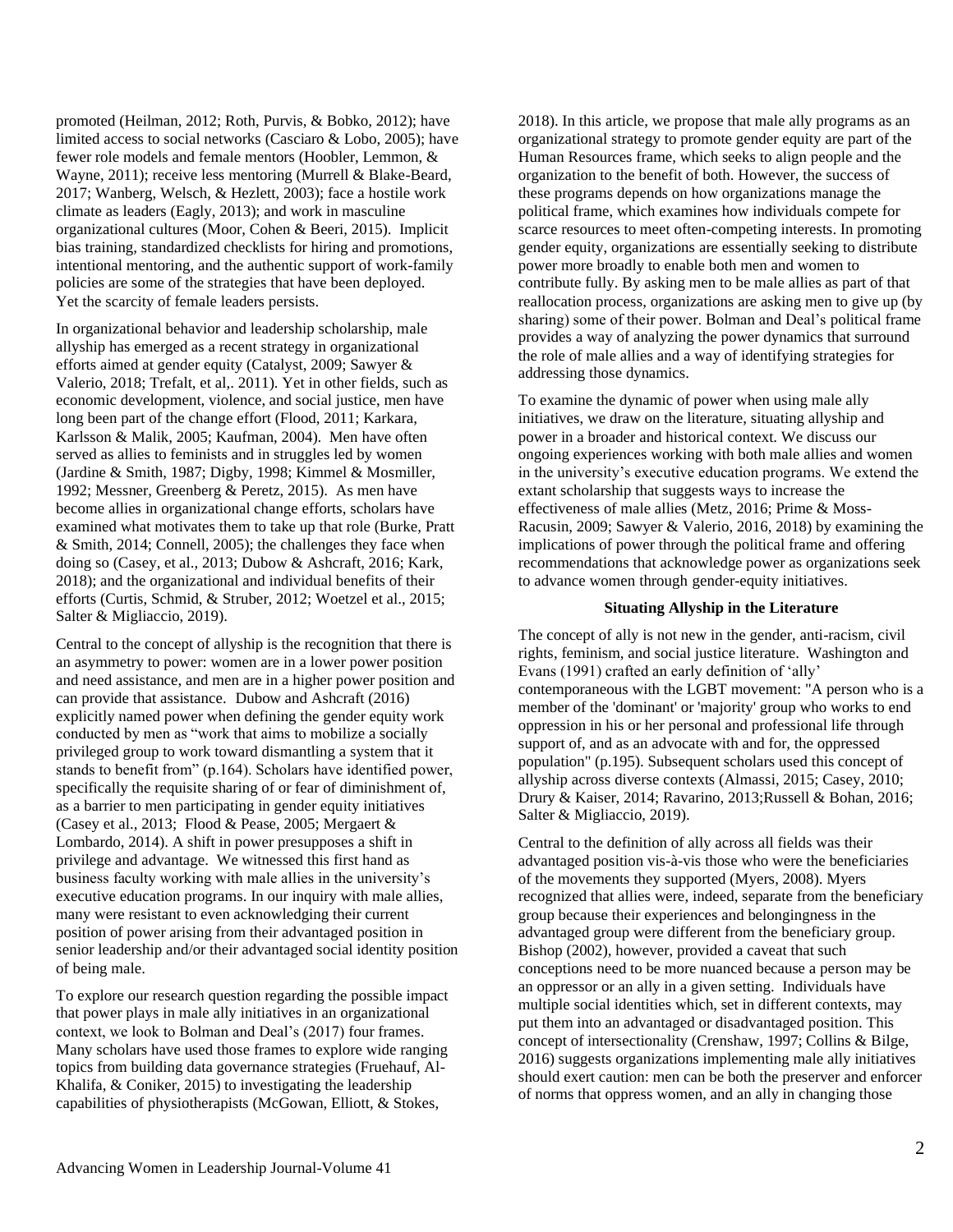same norms. Additionally, men's membership in the advantaged group changes based on the situation. In some situations, men may be advantaged, and in others, they may not be.

Ironically, one dimension that can affect men's position in advantaged or disadvantaged groups is the mantle of 'male ally' itself. Anicha, Burnett and Bilen-Green (2015) stated, "Although gender privilege is operative for men when they adhere to gendered norms, when men attempt to interrupt sexism and gender injustice in the workplace by "deploying [their] social power against the system that confers it" (DeTurk, 2011, p.569), they face the same social and institutional pressures as do their women colleagues" (p. 24). Rudman, Mescher and Moss-Racusin (2012) found that gender-egalitarian men suffer stigma-by-association (from both men and women) due to their perceived alignment with women, the low-status group.

More costs associated with working across advantageddisadvantaged groups are pointed out by Connell (2005) as he wrote, "Globally, men have a lot to lose from pursuing gender equality because men, collectively, continue to receive a patriarchal dividend" (p. 1808). Patriarchal dividend refers to the benefits, advantages and privileges that men gain from the subordination of women (Connell, 1987). Brown and Ostrove's definition of male allies further captures this loss. Male allies are "dominant group members who work to end prejudice in their personal and professional lives, and relinquish social privileges conferred by their group status through their support of nondominant groups'' (2013, p. 2211).

Clearly, the idea of power dynamics between advantaged and disadvantaged groups is central to understanding the male ally experience as men consider taking up gender equity work. It is critical for organizational leaders to recognize that there is no cost-free disruption to the existing power structures as they seek to share power across a greater number of people.

# **Exploring the Concept of Power**

Consistent with our exploration of the concept of allies beyond organizational research, it is instructive to look at power more broadly. In feminism and feminist literature, the concept of power is central to the system of patriarchy (Anderson, 2009; Becker, 1999; Bennett, 2006; Lerner, 1986). It also includes the power dynamics between white women and women of color, particularly, the 'exclusionary practices' of dominant feminism that is mainly based on the experiences of white, middle-class women (Bulkin, et al., 1984; Caraway, 1991; Garcia, 1997; hooks, 1981; Smith, 1983; Springer, 2005). Power dynamics are also central to the critique of white-Western/Eurocentric feminism vis-à-vis non-white, non-Western feminism (Ang, 2013; Mohanty, 2003; Zimmerman, 2015).

Concurrently, social scientists initially described power with competitive, win-lose language. Max Weber, in 1946, defined power as "the chance …. to realize their will…even against the resistance of others" (Miller & Cummins, 1992, p. 416). Power was also defined as "the capacity to overcome part or all of the

resistance" (Etzioni, 1970); "the ability to introduce force into a social situation" (Bierstedt, 1970); and "to get people to do things they would not otherwise do" (Pfeffer, 1992, p. 30). Other more neutral power definitions evolved, including Kanter's (1977) definition as the potential to achieve goals; power "defines what people are able to do in a particular situation" (Cervero & Wilson, 1994, p. 29); and power is "the potential to mobilize energy" (Valley & Long-Lingo, 2002, p. 1).

In this paper, we pull from Bolman and Deal's definition of power, "the capacity to get things done," grounding their earliest work on their four frames (1991, p. 165). They argue that organizations are coalitions of divergent interests with continuous differences under situations of scarce resources. Because of these conditions, "...conflict (is) at the center of dayto-day dynamics and make(s) power the most important asset" (2017, p. 184). Decisions, they continued, are reached through negotiations and bargaining as people and coalitions jockey for their own interests. Our understanding of the literature, and the consistent link between power, coalitions, and conflict, led the authors to craft this definition of male allyship*: a role that men take up to use their influence and power to build an inclusive and equitable organizational culture*. Consistent with the literature on power, it recognizes that influence is needed to create organizational change. Organizational leaders acknowledge this as they turn to those most likely holding a disproportionate amount of power, namely men, to go beyond moving individual women into senior positions, to changing the actual systems, processes, and culture that have advantaged men and disadvantaged others.

What do men and women involved in male ally initiatives think about power? To explore this question, we offer findings from our qualitative research. In our work with organizations with male ally initiatives, both men and women revealed a discomfort with the concept and definitions of power and male allyship, even as they simultaneously argue for gender equity.

# **Methods**

For eight years we held conversations with both women and men engaged in a women's leadership development program. The program was sponsored by a global organization, organized by the university's executive education department, and delivered by Business School faculty. Over those years of conversations, the concept of power emerged as a consistent issue impacting both women's attitudes towards male allyship and men's attitudes towards being allies. Those conversations, as they grew more persistent and strident, became both the basis of our research question and the qualitative sources for our work.

The organization's goal was to retain and advance women into senior leadership. Over eight years approximately 700 mid- to senior-level women from across their global footprint participated in a two-week program. After the pilot program, a male ally component was added to both support women individually but also to support their work in breaking down gendered organizational barriers.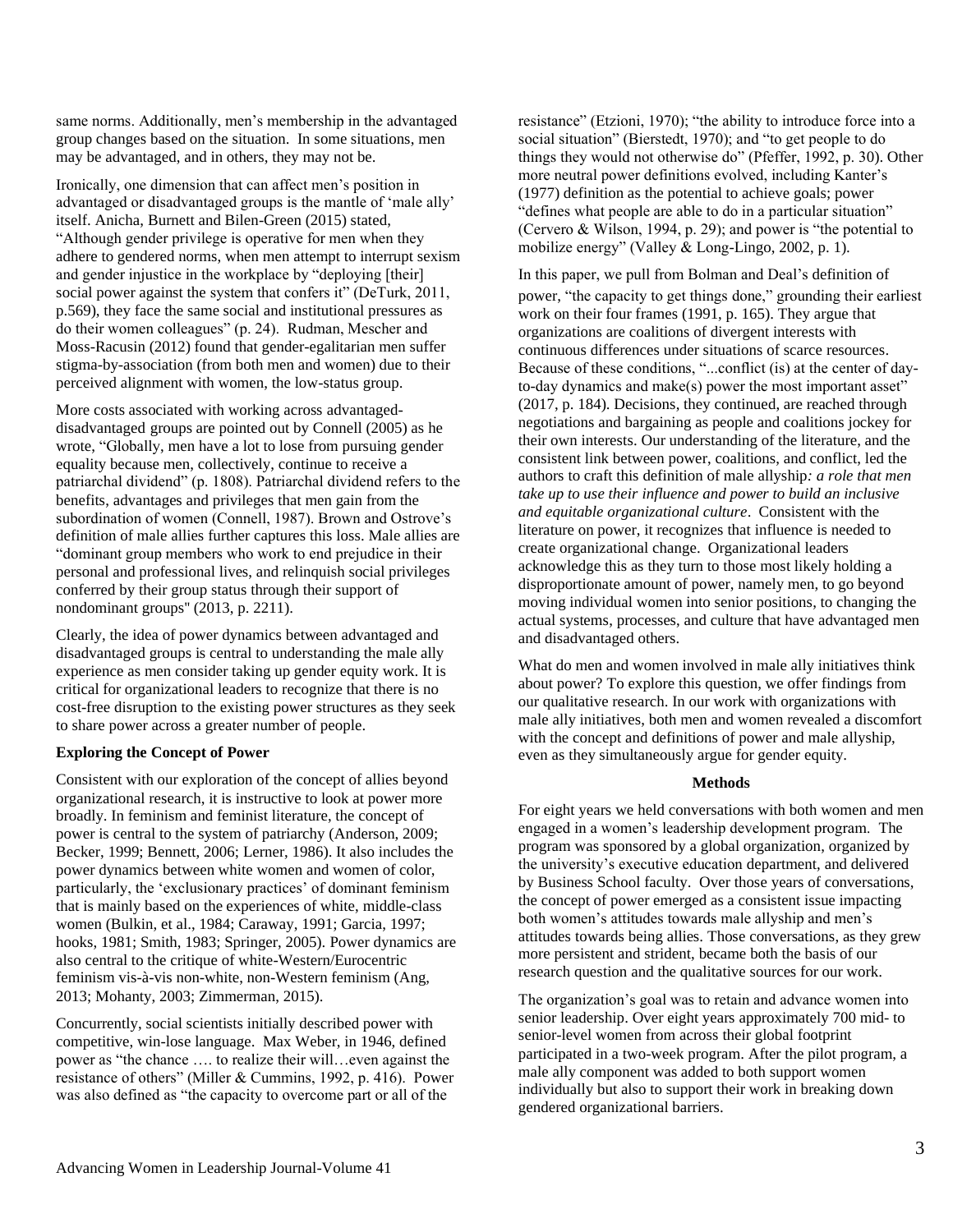*Qualitative Discussions with Women***:** During the Women's Leadership Program for the organization, faculty engaged with around 700 mid- to senior-level women. These women came from all functional areas of the organization and across its global footprint. While the curriculum was fairly consistent across the 22 cohorts, during its last eight cohorts, women participants also worked with male allies in identifying gendered organizational barriers, brainstorming how to address selected barriers, and then, during 6 months following the program, implementing change. Following each program, faculty and organizational sponsors shared their observations and insights. These debriefs were captured and distributed to both the faculty and the corporate sponsors. The debrief discussions about the male allies component is salient to this paper.

*Qualitative Discussions with Male Allies*: A group of male allies was identified for each cohort of the women's program, starting with cohort 2. These were men at the leadership level of their global organization's business units, and were from multiple countries. For cohorts 2-14, male allies had two roles: during the program they listened to women discuss organizational barriers to gender equity to hear first-hand the challenges women faced; and then following the program they served as coaches. To prepare for those roles we provided an hour of onboarding: familiarizing male allies with the concepts of leadership and gender that their women colleagues (often their direct reports) were engaged in, and expectations for post-program support.

For the last eight cohorts of the program, the role of the male allies was expanded. During the program, male allies worked with a group of 5-6 women to brainstorm strategies to address a selected structural issue. For six months after the program male allies, with that same team of women, worked on changing policies, expectations, and culture to address that issue. To prepare male allies for this additional work, the short onboarding conversation evolved into a half day workshop that included prereading and reflection. During the workshop, male allies explored the concepts of implicit bias, power, advantage and gendered organizational structures; related those concepts to their own experiences; and analyzed a custom-written case that explored the challenges of men supporting other men in the hard work of being male allies.

Following each male ally session, faculty and male allies shared their observations of both what happened in the male ally program and their work in the women's leadership program. These conversations were captured in notes, and used for this paper including all quotes.

#### **Results and discussion with Male Allies**

The discussions with the 2018 cohort of seven male allies is particularly informative to this article as they not only repeated the theme of power from the previous seven cohorts, but they were also responsive to our more persistent probing about the concept. Interestingly, male allies revealed a strong reaction to the word 'power'. Some male allies resisted the word 'power' as evidenced by one quote: "women have power too, and this

definition ignores or diminishes that". They spoke of not wanting to be the "benefactors" for women. They did not want to emphasize the hierarchy, stating, "The word 'power' segregates me above others." Some believe that "power is part of the problem" and sought a more 'inclusive' term for power such as 'influence.' The word 'influence', said one, "allows me to be 'on the field', in an active role." Another male ally said, "Using my time and effort are more important than using my power."

These reactions are consistent with feminist scholars' reframing of power from 'power over' (the historical struggle of one person's dominance over another) to 'power to' which is about empowerment (Miller & Cummins, 1992); and 'power with' (Fletcher, 2004; Guinier, 1998). In offering a new paradigm, Guinier (1998) argued that "the notion of power with…. involves people working together as collective actors in a common cause" (p.1). 'Collective actors' or alliances have been part of feminist politics (Scott, 1998), women-related endeavors (Pease, ND; Macomber, 2014), and between feminists and male feminists or pro-feminists (Flood, 2011; Kimmel & Mosmiller, 1992; Schmitt, 1998). They have also been present in many other social movements, including the white southerners in the Civil Rights movement (Chappell, 1996). Given that genderequity is a vision for the entirety of an organization, both male allies and women need to work as a collective.

It is notable that these 2018 male allies, representative of earlier cohorts, were uncomfortable with legacy definitions of power stemming from formal titles and hierarchy. They were reluctant to 'own' the power that came with their titles, the decisions they alone were authorized to make, and the control they have that impacted individuals and the organization. Instead, by using words like 'influence' or 'being on the field with them', male allies were aligning themselves with the feminist 'power with' paradigm. The question was why? Both faculty and male allies, in exploring this, identified several possible reasons. One, the sample itself most likely was skewed. Given that men were selected (by Talent Development at the organization) to be male allies, and agreed to take up that role, they may have been more likely to recognize the dampening effect formal power structures have on people's contributions and engagement. They also recognized that male allies came from countries all over the world, and in many cultures, an overt direct use of power is not acceptable. Finally, they attributed strong female role models (mothers, sisters, early bosses) as challenging notions that women are incapable of using power to achieve goals.

#### **Discussion from our Qualitative Inquiry of Women**

Starting with the second cohort where we introduced the use of male allies, we immediately fielded questions as to why male allies were part of the program. Women shared their concerns about having men in the classroom (usually around issues of confidentiality and potential suppression of candor, and reputational harm) and also about what was implicitly conveyed by including men: that women could not advance their careers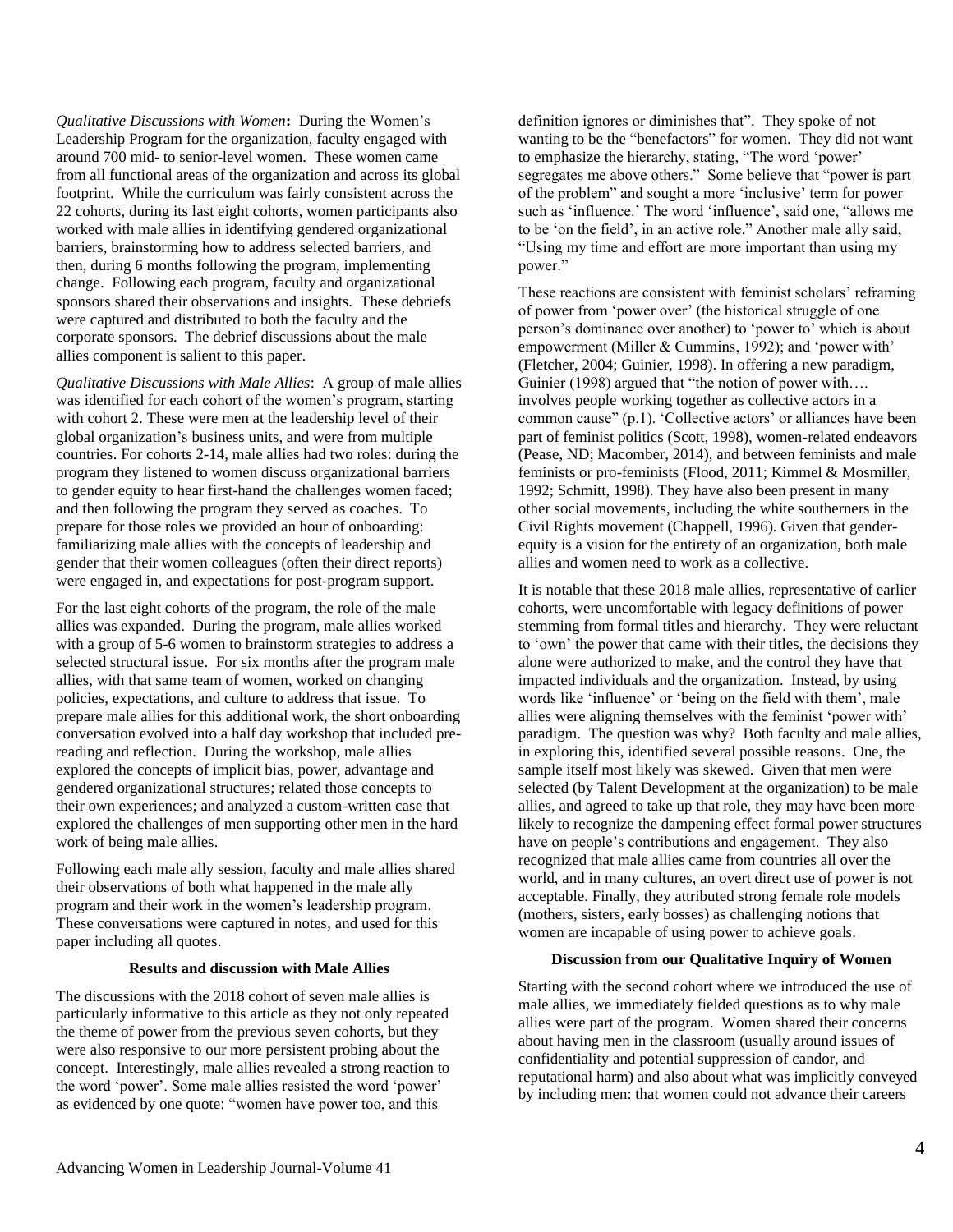was addressed by proactively positioning male allies as consistent with the reality of who had the power to make systemic organizational changes. Over time, according to the organization sponsors, as the reputation of the program grew in esteem, the use of male allies became accepted practice. When the role of male allies expanded in cohort 14, the

and promote gender-equity without help. This early resistance

challenge to the need for male allies reappeared. From our review of our faculty debriefing notes across eight cohorts of women regarding male allyship, it became clear that many women were uncomfortable with the power dynamics of male ally relationships. One particularly insightful and representative conversation arose prior to their work with male allies. In asking, "Why do we need men to help us?", these women's resistance to male allies echoed one of Kark's (2018) four primary sources of resistance from women. The "the knight in shining armor" response captures how women may regard male allies as a "paternalistic attempt to take over effecting change toward gender balance" (p. 7). Kark called this larger pattern of female resistance "gender equity gatekeeping" (p. 6). Built on the literature around 'maternal gatekeeping' (Allen & Hawkins, 1999; Gaunt, 2008) where mothers limit or control the fathers' involvement in childcare, Kark proposes that women in organizations may engage in similar behaviors to limit men's involvement in gender equity efforts.

Another possible source of our women's resistance to 'needing' men to help foster gender-equity may be avoiding the difficult conclusion that they are members in a low power, disadvantaged group. Women who are highly educated, highly accomplished executives, may resist admitting that they still need men, who as members of the advantaged group (being male, holding the majority of leadership positions), have the power to make organization-wide changes. This conclusion reinforces 'power over' rather than 'power with' interactions.

These qualitative findings prompted us to seek an answer to our fundamental research question: What role might power play in using male ally initiatives to address gender-inequity in organizations? Specifically, how can male allyship initiatives be successful given their prerequisite of requiring those in power to share their power? These questions recognize multiple realities that decrease the likelihood of the success of gender-equity initiatives and preserve the status quo. On the organizational side, power is a dynamic embedded in all organizations. It is codified by the way an organization is structured and who is authorized to make what decisions and control specified resources (Bolman & Deal, 2017). As a result, any structure produces advantaged and disadvantaged groups. While most organizations allocate power and resources by hierarchy, and since most people at the top of organizations are men, women are often in the disadvantaged low power group. An effort to move women into senior positions - by definition - implies a loss of power for those currently occupying those positions. On the individual side, each person requires power to do their job and to

achieve their personal and organizational goals. As a result, it is in an individual's self-interest to build and hold power.

Given those two dynamics, how might organizations implement male ally initiatives while recognizing the countervailing desires of individuals to hold onto their power? To answer our research question, we turned again to the work of Bolman and Deal (2017).

## **Bolman and Deal's Four Frames Model**

Since the early 1990s Bolman and Deal offered four frames to analyze both the rewarding and dark sides of complex, modern organizations. They define a frame as: "…a coherent set of ideas or beliefs forming a prism or lens that enables you to see and understand more clearly what's going on in the world around you" (Bolman & Deal, 2017, p. 43).

They begin with the structural frame which descents from the field of sociology. Drawing on the work of Frederick Taylor, whose "scientific management" sought to design organizations for maximum efficiency, and Max Weber, whose desire for rationality identified many components of modern-day bureaucracies (division of labor, hierarchy, the separation of personal from official property and rights), the authors state that the "central beliefs of the structural frame reflect confidence in rationality and faith that a suitable array of roles and responsibilities will minimize distracting personal static and maximize people's performance on the job" (217, p.47).

Bolman and Deal's fourth frame is the symbolic frame which draws from the field of anthropology and asks about organizational cultures with their embedded stories, myths, heroes and heroines, rituals, symbols, and celebrations. This frame suggests that managers think of themselves as directing and/or being part of a play and ask themselves how to influence the situation through the stories, rituals and celebrations that they create and pass on, and the outcomes that they wish to attain.

It is Bolman and Deal's second and third frames (human resource and political, respectively) which we use to analyze male ally programs. Bolman and Deal's Human Resource frame borrows heavily from the field of psychology. The assumptions of the HR frame center around the debate of what should be the relationship between people and organizations. One side sees people as expendable clogs who need to perform the work of the organization for their pay. The alternative perspective is that people and their organizations should be closely aligned and that the organization should provide an ideal working environment in exchange for a committed, engaged workforce. Under the latter HR assumptions "organizations exist to serve human needs rather than the converse" (Bolman & Deal, 2017, p. 118). The conditions of employment should serve both the needs of individuals as well as the organization: in short, the organization and its people both get their needs met.

The political frame draws from the field of political science. Here the concepts of power, influence, negotiations, and win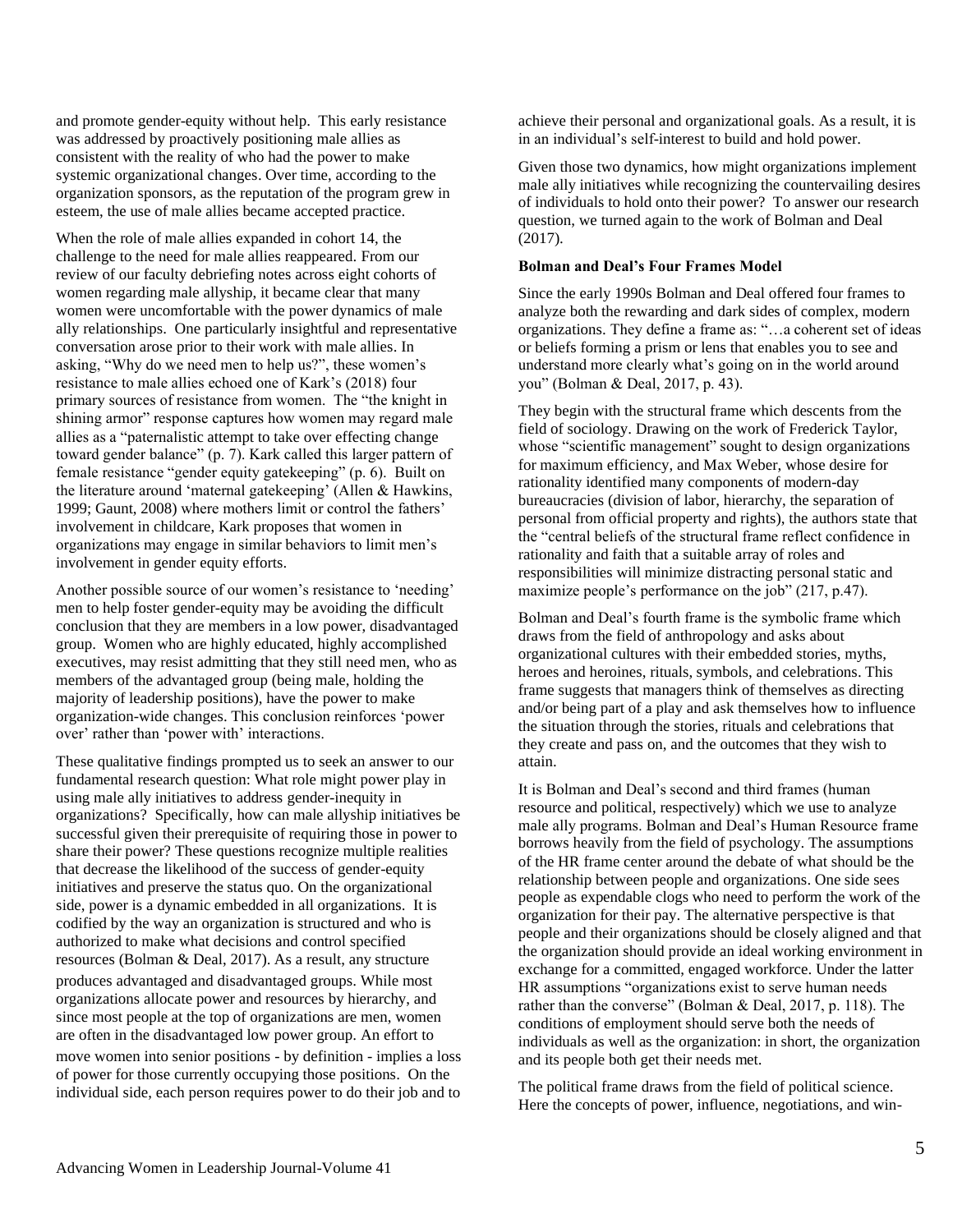win or win-lose come to the forefront of organizational processes. Bolman and Deal (2017) posit: "Scarce resources and enduring differences put conflict at the center of day-to-day dynamics and make power the most important asset." (p. 184). The underlying inference is that all organizations have limited resources over which people may have honest disagreements about how they should be allocated and spent. Although there are undoubtedly a few exceptions, most who inhabit organizations understand precisely the tension around different perspectives and the allocation of scare resources to strengthen particular goals and paths.

## **What can Bolman and Deal's Model Tell us about Male Ally Initiatives?**

We suggest that organizations tend to view male ally initiatives primarily, if not exclusively, through the HR frame. Given that Human Resources Departments (and the HR frame) focus on hiring, retaining, training and promoting people, organizational goals, such as moving towards gender-equity, are often in their purview. The use of male allies as a strategy towards those goals are often launched and managed by HR. Organizations often use diversity recruitment, retention and advancement as metrics to measure HR's success, and as factors impacting HR's budgets. HR then invests time, focus and budgets to doing all their work to achieve those metrics, such as broadening searches to diverse candidate pools, training managers and employees in diversity and inclusion best practices, building performance appraisal and promotion instruments that attempt to recognize and mitigate the impact of diverse social identities. Even in the face of those efforts, women may still leave as they encounter gendered (and often invisible and unintentional) cultural, structural or process barriers. Their departure represents a painful loss of talent (Nayak, 2020; Oldapo, 2014). The HR frame identifies organizational behaviors and systems that seek to build a mutually beneficial relationship between organizations that need the ideas, energy, and talent of their people, and employees who need jobs, salaries, careers and opportunities to learn and grow. Clearly, gender-equity and male ally initiatives are important strategies in maximizing that relationship.

From our experience working with organizations, we have found that managers often ignore or underplay the importance of the political frame in setting up gender-equity programs. In turning our attention to organizational politics, power and influence, we argue that practitioners and their male ally programs may benefit from a realistic assessment of the role that power plays in both hindering and advancing such endeavors. The political frame (Bolman & Deal, 2017, pp. 179 – 234) is based on a number of assumptions that can dramatically affect any HR initiative. The first assumes that organizations are coalitions of individuals and interest groups. Those coalitions have enduring differences in values, beliefs, information, interests, and perceptions of reality. All of them are competing for the scarce resources the organization has available for current and future operations. Scarce resources, such as finances, time, approval, networks, and visibility, and enduring differences put conflict at the center of

day-to-day dynamics and make power the most important asset an individual can have. Individuals need power to obtain and use their allocated resources. To build power they may seek high status positions, build alliances and networks, and control scare resources, such as finances and career advancement opportunities.

What does this mean for male allies? Through the lens of the political frame, competition between people for scarce resources is fundamental in every organization. Two examples of scarcity include positions and decision making. The number of senior leadership positions is increasingly limited as one moves up the hierarchy. Decisions become broader and more significant as one moves up the hierarchy. Through the HR frame, often men at the top of the organizations are tasked with acting as male allies, and yet through the political frame, those same men are being asked to either give up some of their existing power and/or step back from competing for scarce resources. Men at the top of organizations may also have abused their power in their interactions with women, now widely exposed through the #MeTooMovement (Carlsen, 2018). As male allies they are now being asked to use their power for the good of individual women; and for the good of the organization rather than their own advancement.

There are significant tensions between the HR and political frames that male allies and gender-equity initiatives straddle. We summarize them below in Table 1. The primary difference arises from the target for accruing benefits: in the Human Resource frame, actions are aimed at benefiting the organization; in the political frame, actions are aimed at benefiting the individual actor.

# **What can Bolman and Deal Tell us about Power?**

Bolman and Deal (2017, p. 192-193) provide a list of sources of power that individuals build, use and maintain in competing for scarce resources. Table 2 lists those sources in the left-hand column. In the middle column we recognize how male allies may have a particular power source stemming from their membership in the advantaged group, based on their position as senior leaders in an organization, and/or by being in the majority social identity group). We also recognize the advantages arising from each power source that men are being asked to give up or share in their role as male allies.

In the far-right column we offer some possible alternative enactments of each power source based on our work in organizations engaged in male ally initiatives. These include both activities that are either being enacted or are being considered for enactment. We list those practices that offer alternative manifestations of those sources that continue to accrue benefits to the individual holder of that power source while encouraging gender-equity work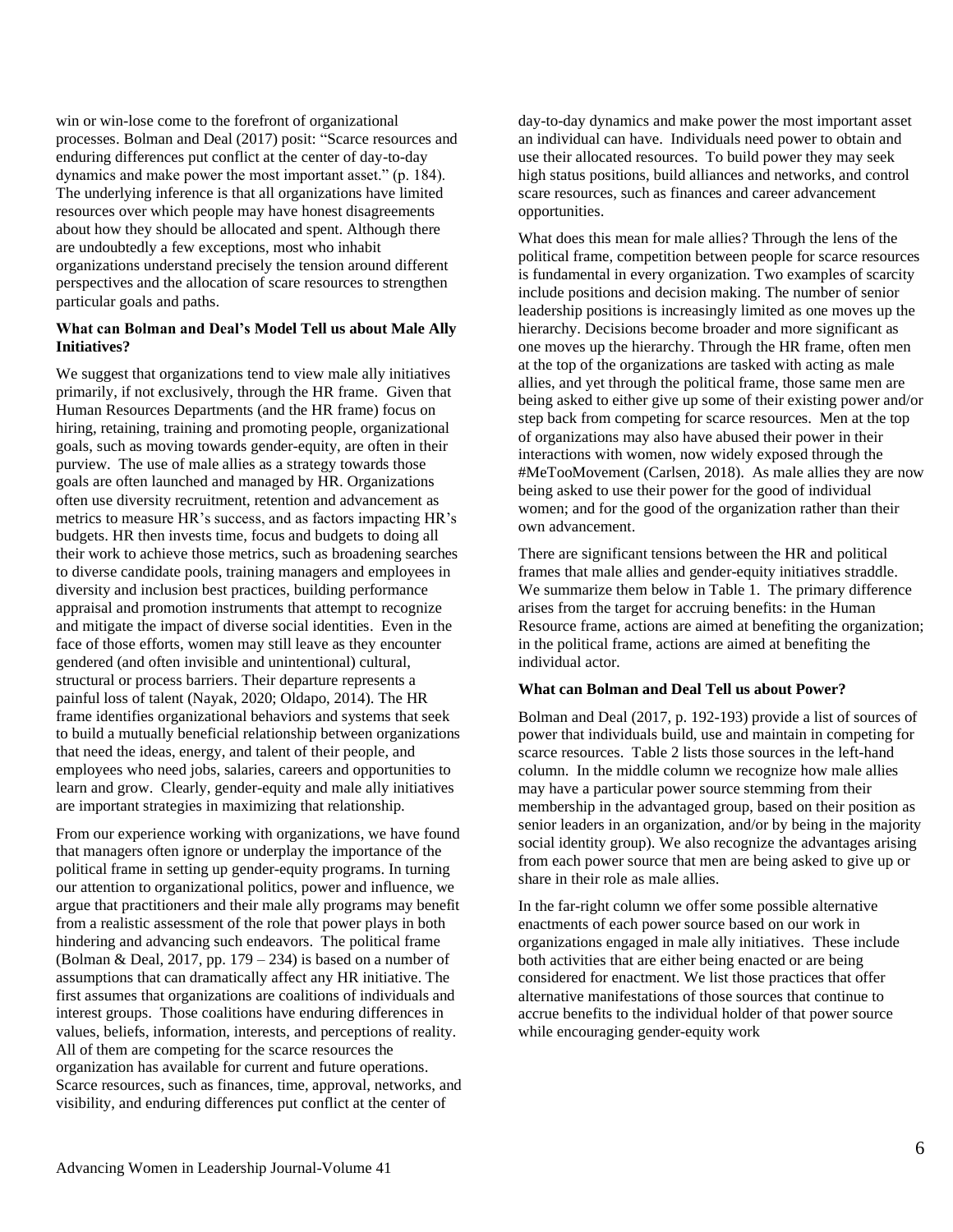**Table 1** *The Tensions Male Ally Initiatives Must Navigate between HR and Political Frames* 

|                         | HR frame                                                                                                                                                  | Political frame                                                                                                                                                                                                                                       |
|-------------------------|-----------------------------------------------------------------------------------------------------------------------------------------------------------|-------------------------------------------------------------------------------------------------------------------------------------------------------------------------------------------------------------------------------------------------------|
| Goal                    | Alignment between people and the<br>organization to the benefit of both.                                                                                  | The advancement of individual interests. These can be at odds<br>with the organization, or in alignment with and in the service of<br>the organization.                                                                                               |
| Factors in the decision | What's best for all people and the<br>organization?                                                                                                       | What's best for my ideas, agenda, and/or initiatives?                                                                                                                                                                                                 |
| Metric of success       | Recruiting, empowering, developing, and<br>retaining good people.                                                                                         | Winning resource decisions; capturing scarce resources; getting<br>my ideas, agenda and initiatives funded and approved.                                                                                                                              |
| Rewards                 | Retention and promotion of people; high<br>morale and organizational commitment;<br>inclusive organizational culture; engaged<br>and empowered employees. | My ability to contribute to the organization in a way that is<br>important to me: my budget is resourced and expanded; I am<br>promoted up the hierarchy and amass larger responsibility and<br>control as I expand my sphere of influence and power. |
| Male allies             | An HR initiative in the service of<br>empowering all people, enabling all<br>people to fully contribute, and building an<br>inclusive work culture.       | A role taken up by men which requires them to draw on their<br>limited resources (time, energy, focus, social capital, and<br>networks) away from what benefits their own agenda towards<br>what benefits others and the larger organization.         |

**Table 2**

| Sources of Power, How Each May Be Enacted by a Senior Male Leaders, and Possible Alternatives to Encourage Male Allyship |                                                                                                                                                                                                                                                                                                                                                               |                                                                                                                                                                                                                                                                                                                                                                                                    |  |
|--------------------------------------------------------------------------------------------------------------------------|---------------------------------------------------------------------------------------------------------------------------------------------------------------------------------------------------------------------------------------------------------------------------------------------------------------------------------------------------------------|----------------------------------------------------------------------------------------------------------------------------------------------------------------------------------------------------------------------------------------------------------------------------------------------------------------------------------------------------------------------------------------------------|--|
| Source of Power                                                                                                          | Enactment of power as it benefits the<br>individual as a Senior male leader                                                                                                                                                                                                                                                                                   | Potential alternatives to encourage male allyship                                                                                                                                                                                                                                                                                                                                                  |  |
| Positional power<br>(legitimate authority)                                                                               | As senior leaders in an organization they have<br>legitimacy and authority. They can choose to<br>address and make decisions about enterprise-<br>wide and business unit-wide issues, such as<br>gender inequity. They may also choose not to.                                                                                                                | Assign new titles of authority, such as "male ally";<br>formalize that moniker by including a label or indicator in<br>employee databases that permits individuals to 'find and<br>select' male allies; have this group report directly to the<br>CEO or Executive Committee so they can showcase their<br>power as they convey progress, make recommendations,<br>and brainstorm new initiatives. |  |
| Control of rewards<br>(ability to deliver<br>jobs, money, access,<br>support)                                            | They 'control' the rewards by virtue of being at<br>the table where limited resources are<br>distributed; this enables them to 'reward'<br>themselves in ways that are meaningful to their<br>own interests.                                                                                                                                                  | Provide added collective responsibilities and control of<br>resources to this special cohort such as nominating women<br>to leadership programs, or having a voice in ensuring<br>diversity when hiring senior people. Set aside new<br>funding resources dedicated to advancing women.                                                                                                            |  |
| Information and<br>expertise to solve<br>important<br>organizational<br>problems                                         | Because of their senior level position, male<br>allies have the benefit of seeing across business<br>units, and seeing the big-picture issues facing<br>the organization. This enables them to<br>anticipate and capitalize upon changes that<br>they choose to make, acting either in their own<br>self interests or in the interest of the<br>organization. | Use that perspective by bringing male allies together to<br>share their expertise, and tackle additional problems that<br>are important to them beyond gender equity. For example,<br>discuss their own struggles to be involved fathers or the<br>challenge to reach and maintain a work-life balance.                                                                                            |  |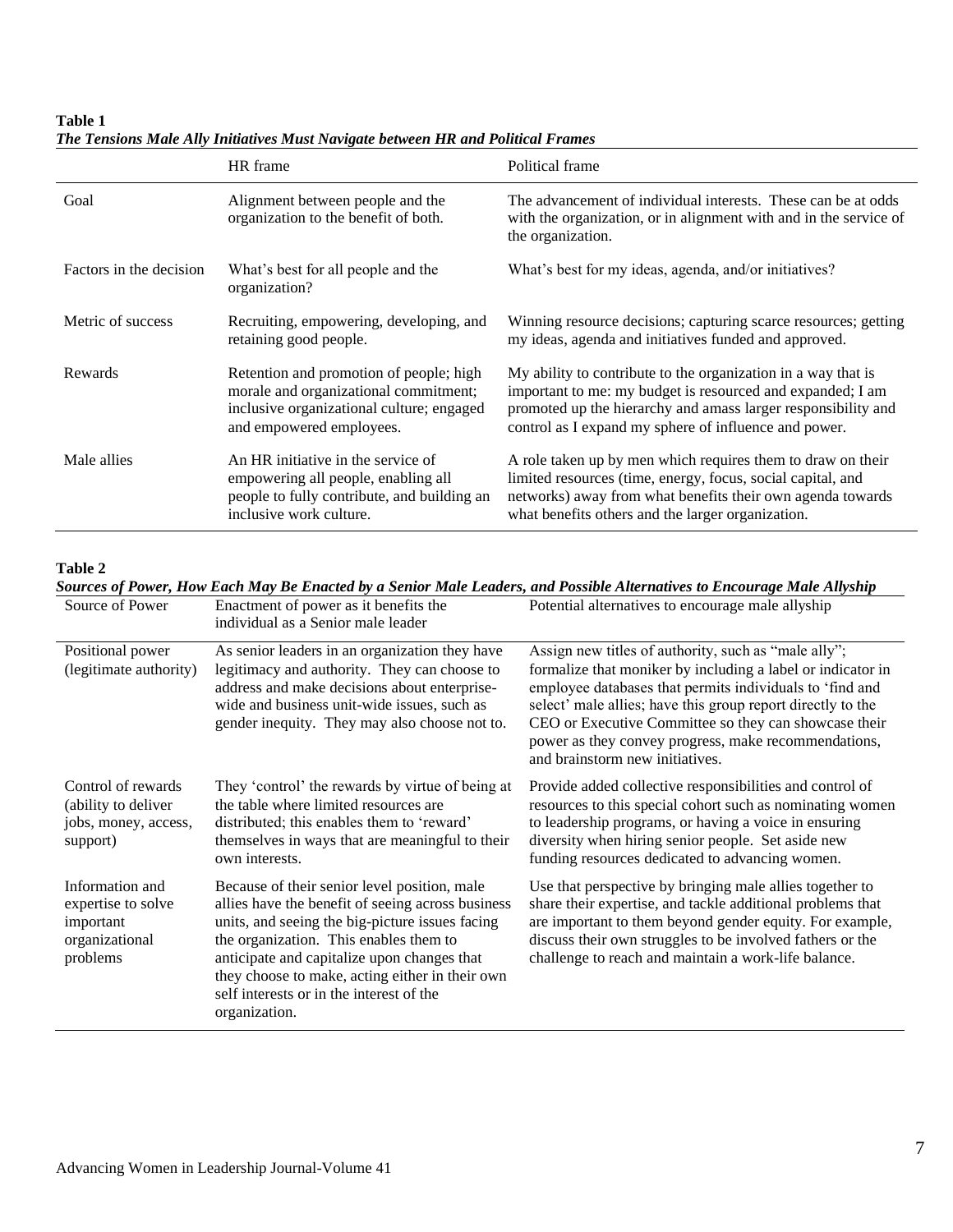Personal and referent power: people who are attractive, socially adept; people want to work with you or be like you

Individual male allies may or may not have this source of power.

#### **Recommendations for Practitioners in Organizations**

As leaders in organizations contemplate launching male ally initiatives, they often begin by determining the degree to which gender inequity currently exists (Latimer et al., 2019; Madsen, Townsend, & Scribner, 2020). Having looked at the numbers of women present at each level in the leadership hierarchy, rarely are senior leaders surprised to see the decreasing number of women in the top levels of the hierarchy. Many have long recognized and actually attempted to increase those numbers by advancing individual women through mentoring and sponsorship. Organizations may also examine how genderinequity is maintained by current organizational systems and practices. Every system along the typical career path (from recruitment to hiring to the distribution of high-visibility assignments and promotions) has the potential to be impacted by gender assumptions and unconscious bias. Often practices that appear gender-neutral (i.e., meetings at 7AM or all-nighters to meet deadlines) may disadvantage women in invisible and unintentional ways. "Second generation" gender issues, which include work cultures and practices that reflect 'masculine values and the life situations of men", can create barriers for women and people of color (Fletcher, 1999; Trefalt, et al., 2011). Identifying these practices, rules and norms help identify where the work needs to be done and what changes to the organizational context could lead towards gender-equity.

From the political frame perspective, we urge leaders to add this critical question: are men, who have benefitted from these organizational practices, ready to change those practices and possibly diminish their advantage in doing so?

To ascertain male readiness, the organization needs to engage in conversations with senior men in three capacities. The first is to help them see and understand the contextual practices that disadvantage women; and to help them see and understand the organizational benefits of removing those barriers, not just to women but to all employees. Doing so contributes to motivating them to act on behalf of gender equity so that it's not seen as a zero-sum game (Salter & Migliacco, 2019). Kimmel (2018) wrote about his work in a global insurance company where he worked with men focused on supporting one another. They encouraged each other to acknowledge, strategize and get emotional support for dealing with family issues, such as sick children. A year later the men reported higher levels of job satisfaction. Kimmel proposed that concurrently these men also developed a critical insight into the context women found themselves trying to exercise leadership while dealing with

Create a 'status' association with being a male ally and part of an important cohort; have a charismatic leader/owner of this initiative who other men want to be affiliated with; provide special opportunities for male allies to get together, to connect, to build their network between themselves and other senior leaders.

families, and the organizational practices (i.e., no sick care days) that prevented them from doing so.

However, explicit conversations also need to address the issues of power, privilege and advantage. It is only when men recognize their power in both maintaining the status quo and in changing it that their commitment to foster gender-equitable practices will be authentic (Salter & Migliacco, 2019; Lund, Meriläinen, & Tienari, 2019; Warren, Samit, & Warren, 2021). We have found that just providing our definition of male ally that overtly names power elicits an unsettled reaction and discussion: what is your response to being named as having power? what does the word 'power' conjure up for you? what power do you have? from where does it originate? in what ways does your power advantage you? what may happen to your power as the barriers to senior leadership are reduced?

A final suggestion for male allies is to encourage them to use an intersectionality lens not just to understand the experiences of women; they may also look at their own work experiences with a more nuanced perspective. An intersectionality lens requires that men acknowledge their multiple identities. Some of these identities (like gender) confer privileges but there are identities that handicap them too. For example, in our work with senior executives, identity dimensions that they believe may possibly put them at a disadvantage are the type of school they attended, their socioeconomic status, and even their height. Reflecting on the experiences when they have felt in a "power under" position may allow them to empathize with women and better understand their organizational experiences. This kind of understanding is a necessary catalyst to communicate the importance of male allies using their power to interrupt systems that lead to gender inequity.

Our last recommendation is to include women when launching male ally initiatives. Organizational leaders need to have conversations with women who need to be receptive collaborators with male allies in working towards gender equity. As we learned from listening to the women in the university's executive education programs, women need to wrestle with 'gender gatekeeping', and not see men as benefactors, white knights or saviors, all of which reinforce their low-power position. Instead, women need to recognize that while male allies bring the necessary power to change the institutionalized systems of advantage/disadvantage, it is women leaders who need to embrace, support, and validate those efforts.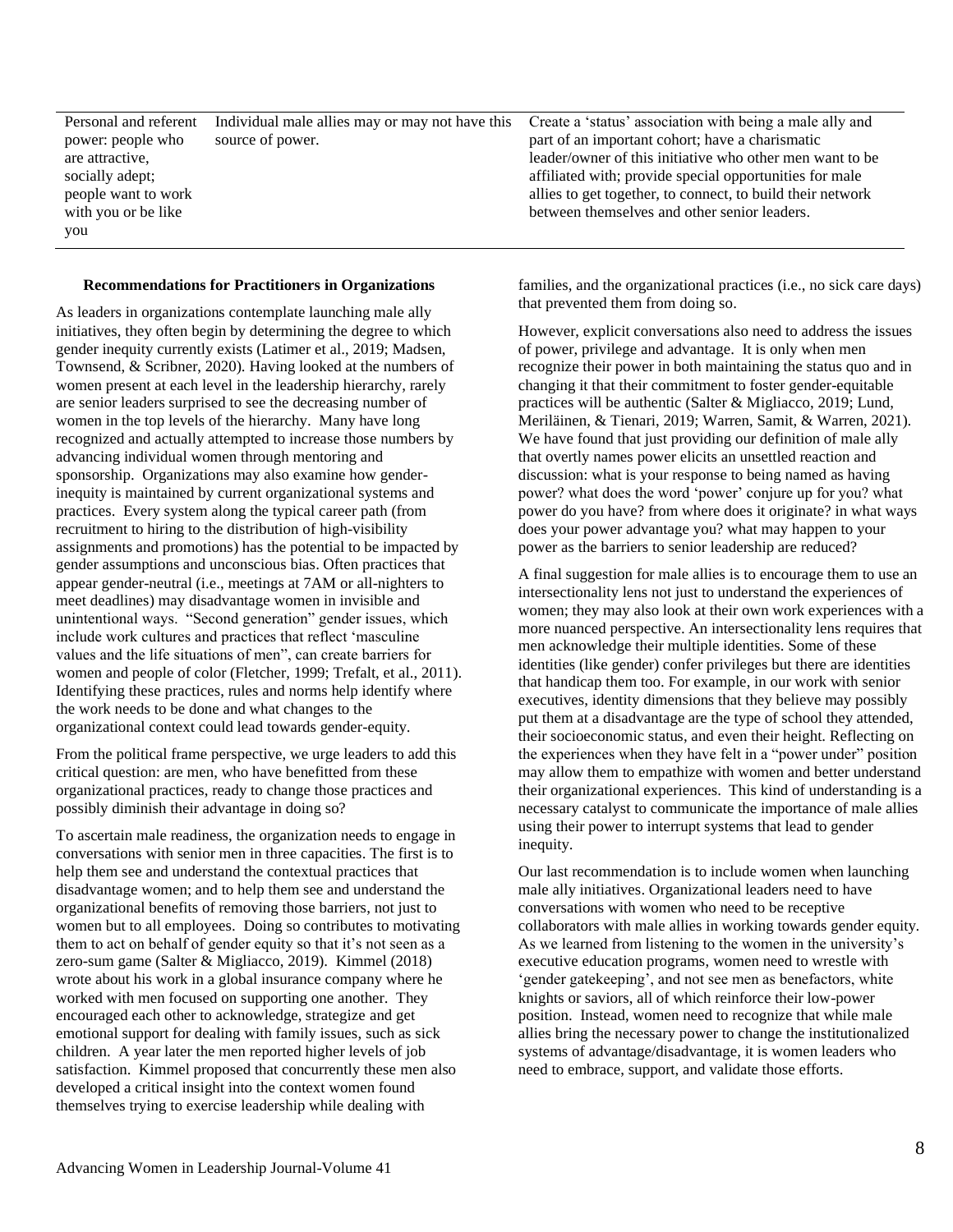#### **Recommendation for Future Research**

Our work with men and women in gender-equity efforts has prompted us to explore, through qualitative research, and the use of established models, such as Bolman and Deal, as platforms for critical thinking, what role the concept of power plays in male ally initiatives. However, as with most research, the more we learn the more questions arise. Some of the questions that will guide our future research, and we anticipate the research of other scholars include: How might we understand both the men and women involved in gender-equity efforts in more nuanced ways? How does the dynamic of intersectionality push us to recognize people's multiple social identities and the subsequent conveying of advantage and disadvantage to male allies and women inside organizations?

How might power as a component in male ally initiatives be regarded differently across world cultures? In our own work we found that U.S. male allies felt slightly more comfortable with both the concept of their power as well as the responsibilities for change being placed on those at the top of their organizations. With the great variability of the concept of power across world cultures, global organizations implementing male ally initiatives may need to identify how to appeal to men to step up into the male ally position differentially based on how gender-equity is perceived and enacted in their culture.

Finally, our contribution to the literature has been to explore and emphasize the need to pay attention to the political frame (with its acknowledgement of power and competition as an inevitable dynamic in organizations) when rolling out HR initiatives, such as male allies. Yet we also anticipate that there will be implications for the symbolic and structural frames as well. How might leaders shift the culture to one more genderequitable through the use of narratives, symbols, and structure? How might they use changes in structure to 'freeze' organizational changes that prevent the inevitable backsliding? And overarching all efforts, how might we measure the impact of different strategies?

# **Conclusion**

The use of male allies as a strategy in fostering gender-equitable organizations provides great promise in chipping away at the stubborn gap in female leadership. In this paper we propose that organizations cannot overlook the need to address the power and political dynamics when rolling out male ally Human Resource initiatives. Ignoring the power that male allies are asked to share for the good of the entire organization while still rewarding individual contributions (achieved through a dogged commitment to their own agendas) will not result in organizational change. HR good-for-organizations initiatives must be balanced by political issues and power. We ignore those dynamics at the peril of ineffectiveness.

## **References**

| AAUW (2016). Barriers and Bias: The Status of Women in                                              |
|-----------------------------------------------------------------------------------------------------|
| Leadership.                                                                                         |
| https://www.aauw.org/aauw check/pdf download/sho                                                    |
| w pdf.php?file=barriers-and-bias                                                                    |
| $\lambda$ 1. C I (000C) I $\lambda$ 11 $\lambda$ 1 $\lambda$ 1 $\lambda$ 1 $\lambda$ 1 $\lambda$ 1. |

Alcoff, L. (2006). *Visible identities*. Oxford University Press.

- Allen, S.M., & Hawkins, A.J. (1999). Maternal gatekeeping: Mothers' beliefs and behaviors that inhibit greater father involvement in family work. *Journal of Marriage and the Family*, *61*, 199-212.
- Almassi, B. (2015). Feminist reclamations of normative masculinity: On democratic manhood, feminist masculinity, and allyship practices. *Feminist Philosophy Quarterly, 1*(2). doi:10.5206/fpq/2015.2.2
- Anderson, Pamela Sue. 2009. "Feminism and Patriarchy." In A. Hass, D. Jasper, and E. Jay (Eds.), *The Oxford handbook of English literature and theology* (pp.810- 828)*.* Oxford: Oxford University Press*.*
- Anicha, C.L., Burnett, A., & Bilen-Green, C. (2015). Men faculty gender-equity advocates: A qualitative analyses of theory and praxis*. Journal of Men's Studies, 23*(1), 21-43.
- Ang, I. (2013). "I am feminist but…: 'Other' women and postnational feminism". In R. Lewis & S. Mills (Eds.). *Feminist postcolonial theory: A reader (pp.190-206).* Routledge.

Becker, M. (1999). Patriarchy and inequality: Towards a substantive feminism*. University of Chicago Legal Forum, Article 3*. [http://chicagounbound.uchicago.edu/uclf/vol1999/iss1/](http://chicagounbound.uchicago.edu/uclf/vol1999/iss1/3) [3](http://chicagounbound.uchicago.edu/uclf/vol1999/iss1/3)

- Bennett, J. (2006). *History matters: Patriarchy and the challenge of feminism*. University of Pennsylvania Press.
- Bierstedt, R. (1970). An analysis of social power. In M. E. Olsen (Ed.), *Power is societies* (pp.11-18). Collier-Macmillan.
- Bishop, A. (2002). *Becoming an ally: Breaking the cycle of oppression*. Zed Books.
- Blake-Beard, S., van Dam, E., Rivera-Beckstrom, M.E., Gao, L., Shapiro, M., Ingols, C., & O'Neill, R. (2019). Women's experiences with 'male allies'. CGO Insight #45. Center for Gender in Organizations: Boston, MA. [https://www.simmons.edu/sites/default/files/2021-](https://www.simmons.edu/sites/default/files/2021-12/CGO-Insights-45.pdf) [12/CGO-Insights-45.pdf](https://www.simmons.edu/sites/default/files/2021-12/CGO-Insights-45.pdf)
- Bolman, L. G., & Deal, T. E. (2017, 1991). *Reframing organizations: Artistry, choice, and leadership.* Jossey-Bass.
- Brown, K.T., & Ostrove, J.M. (2013). What does it mean to be an ally? The perspective of people of color. *Journal of Applied Social Psychology, 43*, 2211-2222.
- Bulkin, E., Pratt, M.B. & Smith, B. (1984). *Yours in struggle*. Long Haul Press.
- Burke, E., Pratt, M.B., & Smith, B. (2014). Individual, organizational, and societal backlash against women. In R. J. Burke & D.A. Major (Eds.). *Gender in*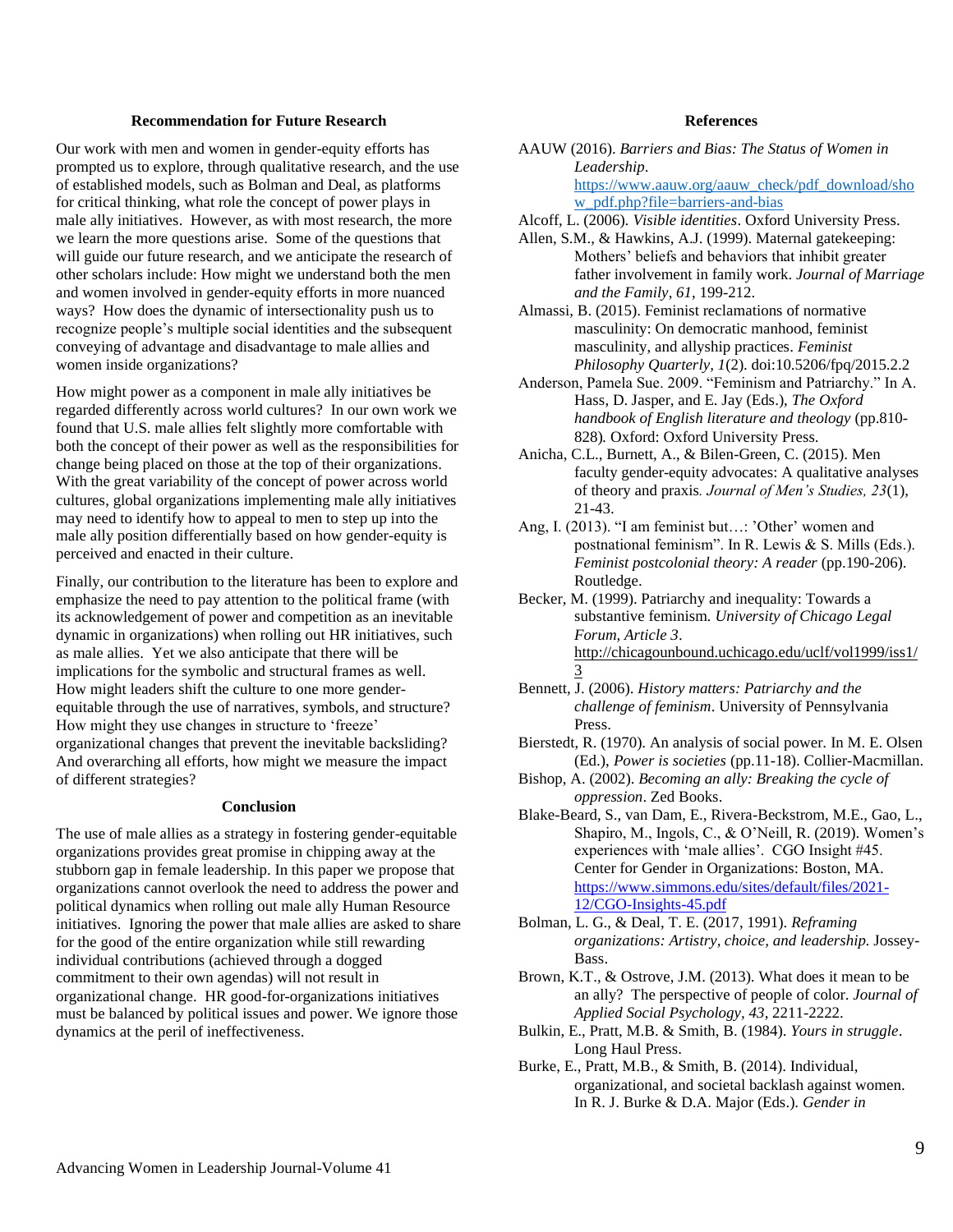*organizations: Are men allies or adversaries to women's career advancement?* (pp. 335-362). Edward Elgar Publishing.

- Caraway, N. (1991). *Segregated sisterhood: Racism and the politics of American feminism*. University of Tennessee Press.
- Carlsen, A., Salam, M., Miller, C.C., Lu, D., Ngu, A., Patel, J.K., & Wichter, Z. (2018, Oct. 29). #MeToo brought down 201 powerful men. Nearly half of their replacements are women. New York Times, at: [https://www.nytimes.com/interactive/2018/10/23/us/me](https://www.nytimes.com/interactive/2018/10/23/us/metoo-replacements.html) [too-replacements.html](https://www.nytimes.com/interactive/2018/10/23/us/metoo-replacements.html)
- Casciaro, T., & Lobo, M.S. (2005). Affective microfoundations of instrumental ties in organizations. *Harvard Business Review, 83*, 93-100.
- Casey, E. (2010). Strategies for engaging men as anti-violence allies: Implications for ally movements. *Advances in Social Work*, *11*(2): 267-282.
- Casey, E. A., Carlson, J., Fraguela-Rios, C., Kimball, E., Neugut, T. B., Tolman, R. M. & Edleson, J. L. (2013). Context, challenges, and tensions in global efforts to engage men in the prevention of violence against women*. Men and Masculinities*, *16*(2), 228-251.
- Catalyst. (2009). *Engaging Men in Gender Initiatives: What Change Agents Need to Know*. [https://www.catalyst.org/knowledge/engaging-men](https://www.catalyst.org/knowledge/engaging-men-gender-initiatives)[gender-initiatives](https://www.catalyst.org/knowledge/engaging-men-gender-initiatives)
- Catalyst. (2017, August 11). *Quick Take: Statistical Overview of Women in the Workplace*). [https://www.catalyst.org/knowledge/statistical](https://www.catalyst.org/knowledge/statistical-overview-women-workforce)[overview-women-workforce](https://www.catalyst.org/knowledge/statistical-overview-women-workforce)
- Cervero, R.M. & Wilson, A.L. (1994). *Planning responsibly for adult education: A guide to negotiating power and interests.* Jossey-Bass.
- Chappell, D. (1996). *Inside agitators: White southerners in the civil rights movement*. Johns Hopkins University.
- Collins, P. H., & Bilge, S. (2016). Intersectionality. Polity Press.
- Connell, R.W. (1987). *Gender and power: Society, the person and sexual politics*. University of California Press.
- Connell, R. W. (2005). Change among the gatekeepers: Men, masculinities, and gender equality in the global arena." *Signs 30*(3), 1801-1825.
- Crenshaw, K. (1997). Intersectionality and identity politics: Learning from violence against women of color. In M. L. Shanley & U. Narayan (Eds.), *Reconstructing Political Theory: Feminist Perspectives* (178—193). Pennsylvania State University Press.
- Curtis, M., Schmid, C. & Struber, M. (2012). *Gender Diversity and Corporate Leadership*, Zurich.
- Diekman, A. B., Brown, E.R., Johnston, A.M., & Clark, E.K. (2010). Seeking congruity between goals and roles: A new look at why women opt out of science, technology, engineering, and mathematical careers. *Psychological Science, 21*(8)*,*1051-1057.
- Digby, T. (Ed.). (1998). *Men doing feminism.* Routledge.
- Droogendyk, L., Wright, S.C., Lubensky, M.& Louis, W.R. (2016). Acting in solidarity: cross-group contact between disadvantaged group members and advantaged group allies. *Journal of Social Issues, 72*(2), 315-334. doi:10.1111/josi.12168
- Drury, B.J. & Kaiser, C.R. (2014). Allies against sexism: The role of men in confrontingsexism. *Journal of Social Issues*, *70*(4), 2014, 637—652.
- Dubow, W., & Ashcraft, C. (2016). Male allies: Motivations and barriers for participating in diversity initiatives in the technology workplace. *International Journal of Gender, Science and Technology, 8*(2), 160-180.
- Eagly, A. H. (2013). Women as leaders: Leadership style versus leaders' values and attitudes. In R. J. Ely & A.J.C. Cuddy (Eds.), *Gender and work: Challenging conventional wisdom* (pp. 4-11). Harvard Business School Press.
- Etzioni, A. (1970). Power as a societal force. In M.E. Olsen (Ed.), *Power in societies* (pp.18-27). Collier-Macmillan.
- Fletcher, J.K. (1999). *Disappearing Acts: Gender, power, and relational practice at work*. MIT.
- Fletcher, J. (2004). The paradox of post heroic leadership: An essay on gender, power and transformational change. *The Leadership Quarterly, 15*(5), 647 - 662.
- Flood, M. (2011). Involving men in efforts to end violence against women*. Men and Masculinities, 14*(3), 358-77.
- Flood, M. & Pease, B. (2005). Undoing men's privilege and advancing gender equality in publicsector institutions." *Policy and Society, 24*(4), 119-138.
- Fruehauf, J., Al-Khalifa, F. & Coniker, J. (2015). Using Bolman and Deal's four frames in developing governance strategy. *Issues in Information Systems*, *16*, 161-167.
- Garcia, A. (1997). Voices of women of color: Redefining women's studies. *Race, Gender, and Class, 4*, 11-28.
- Gaunt, R. (2007). Maternal gatekeeping: Antecedents and consequences. *Journal of Family Issues,* 29(3), 373-395
- Guinier, L. (1998). *Lessons and Challenges of Becoming Gentlemen*. New York University Review of Law and Social Change, *26*(1), 1-16.
- Heilman, M. E. (2012). Gender stereotypes and workplace bias. *Research in Organizational Behavior*, *32*, 113-135.
- Hoobler, J.M., Lemmon, G., & Wayne, S.J. (2011). Women's underrepresentation in upper management: New insights on a persistent problem. *Organizational Dynamics, 40*, 151-6.
- hooks, B. (1981). *Ain't I a woman: Black women and feminism*. South End Press.
- Jardine, A. & Smith, P. (1987). *Men in feminism.* Routledge.
- Kanter, R.M. (1977). *Men and Women of the Corporation*. Basic Books.
- Kark, R. (2018). Are we all in this together? challenges of men promoting gender balance. *Center for Gender in Organizations Working Paper No. 23*. [http://www.simmons.edu/academics/research/cgo/publi](http://www.simmons.edu/academics/research/cgo/publications) [cations.](http://www.simmons.edu/academics/research/cgo/publications)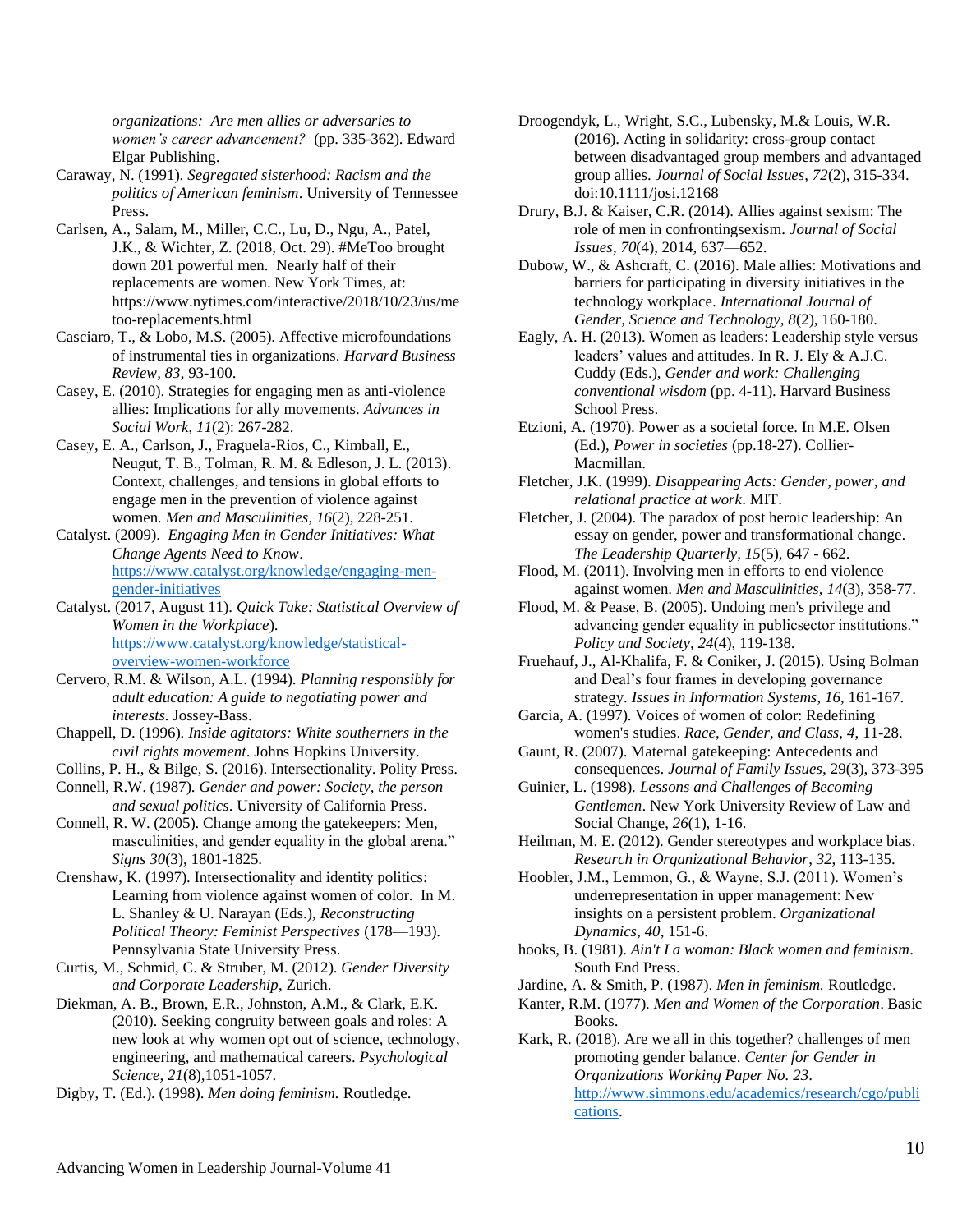- Karkara, R., Karlsson, L. and Malik, B. (2005). *Working with men and boys to promote gender equality and to end violence against boys and girls*. [http://www.siyanda.org/docs/SCS\\_Regional\\_Workshop](http://www.siyanda.org/docs/SCS_Regional_Workshop_Report_March_2004_Long2.pdf) Report March 2004 Long2.pdf
- Kaufman, M. (2004). Transforming our initiatives for gender equality by addressing and involving men and boys: a framework for analysis and action. In S. Ruxton (Ed*.), Gender Equality and Men:Learning from Practice* (pp. 19-27). Oxfam GB[. http://menengage.org/wp](http://menengage.org/wp-content/uploads/2014/06/Gender_equality_and_men.pdf)[content/uploads/2014/06/Gender\\_equality\\_and\\_men.pd](http://menengage.org/wp-content/uploads/2014/06/Gender_equality_and_men.pdf) [f](http://menengage.org/wp-content/uploads/2014/06/Gender_equality_and_men.pdf)
- Kimmel, M. & Mosmiller, T. (1992). *Against the tide: "Profeminist men" in the United States: 1776- 1990, a documentary history*. Beacon Press.
- Kimmel, M. (2018, January 30). Getting men to speak up. <https://hbr.org/2018/01/getting-men-to-speak-up>
- Kossek, E.E., Su, R., & Wu, L. (2017). 'Opting out' or 'pushed out'? Integrating perspectives on women's career equality for gender inclusion and interventions. *Journal of Management, 73*(1), 228-254.
- Latimer J., Cerise S., Ovseiko, P.V., Rathborne, J.M., Billiards, S.S., & El-Adhami, W. (2019). Australia's strategy to achieve gender equality in STEM. *Lancet, 393*(10171), 524–526.
- Lerner, G. (1986). *The creation of patriarchy*. Oxford University Press.
- Lund, R., Meriläinen, S., & Tienari, J. (2019). New masculinities in universities? Discourses, ambivalence and potential change. *Gender, Work and Organization, 26*(10), 1376– 1397.
- Macomber, K. (2014, October 20). *Integrating Men As Allies In Anti-Violence Work: Accountability And Beyond*. [http://xyonline.net/content/integrating-men-allies-anti](http://xyonline.net/content/integrating-men-allies-anti-violence-work-accountability-and-beyond)[violence-work-accountability-and-beyond](http://xyonline.net/content/integrating-men-allies-anti-violence-work-accountability-and-beyond)
- Madsen, S. R., Townsend, A., & Scribner, R. T. (2020). Strategies That Male Allies Use to Advance Women in the Workplace. *Journal of Men's Studies 28(*3), 239– 259.
- Major, D.A., Morganson, V. J., & Bolen, H.M. (2013). Predictors of occupational and organizational commitment in information technology: Exploring gender differences and similarities. *Journal of Business and Psychology, 28*, 301-314.
- McGowan, E., Elliott, N., & Stokes, E. (2018). Leadership capabilities of physiotherapy leaders in Ireland: Part 2. Clinical specialists and advanced physiotherapy practitioners. *Physiotherapy Theory and Practice, 7*, 1- 17. doi:10.1080/09593985.2018.1469179
- Mergaert, L. & Lombardo, E. (2014). Resistance to implementing gender mainstreaming in EU research policy. In Weiner, E. & MacRae, H. (Eds.), *European Integration Online Papers (EIoP)* (pp. 1-21). <http://eiop.or.at/eiop/texte/2014-005a.htm>

Messner, M. A., Greenberg, M.A. & Peretz, T. (2015*). Some men: Feminist allies and the movement to end violence against women*. Oxford University Press.

Metz, I. (June 6, 2016). *Male Champions of Gender Equity Change*. https://www.yumpu.com/en/document/read/55688215/ male-champions-of-gender-equity-change

- Miller, C. L. & Cummins, A. G. (1992). An examination of women's perspectives on power. *Psychology of Women Quarterly, 16*, 415-428.
- Mohanty, C.T. (2003). *Feminism without border: Decolonizing theory, practicing solidarity.* Duke University Press.
- Moor, A., Cohen, A., & Beeri, O. (2015). In quest of excellence not power: Women's paths to positions of influence and leadership. *Advancing Women in Leadership, 35*, 1-11
- Murrell, A. & Blake-Beard, S. (Eds.). (2017). *Mentoring diverse leaders: Creating change for people, processes, and paradigms.*Routledge.
- Myers, D. (2008). Ally identity: The politically gay man. In J. Reger, D. Myers,. & R. Weinwohner (Eds.), *Identity work in social movements* (pp.167-188)*.* University of Minnesota Press.
- Nayak, P. (2020). How do we retain diverse talent in today's environment? DigitalCollections@IRL, Cornell University Library, permalink: <https://hdl.handle.net/1813/102847>
- Oladapo, V. (2014). The impact of talent management on retention. *Journal of Business Studies Quarterly 5(*3), 19-36.
- O'Neill, R., Shapiro, M., Ingols, C., & Blake-Beard, S. (2013). Understanding women's career goals across ethnic identities. *Advancing Women in Leadership, 33*, 196- 214.
- Pease, B. (ND). *Men as Allies in Preventing Violence Against Women: Principles and Practices for Promoting Accountability*. [https://www.stonybrook.edu/](https://www.stonybrook.edu/%20commcms/csmm/pdf/Men%20as%20Allies%20White%20Paper.pdf)  [commcms/csmm/pdf/Men%20as%20Allies%20White%](https://www.stonybrook.edu/%20commcms/csmm/pdf/Men%20as%20Allies%20White%20Paper.pdf) [20Paper.pdf](https://www.stonybrook.edu/%20commcms/csmm/pdf/Men%20as%20Allies%20White%20Paper.pdf)
- Pfeffer, J. (1992). *Managing with power: Politics and influence in organizations*. Harvard Business School Press.
- Prime, J. & Moss-Racusin, C.A. (2009). *Engaging men in gender initiatives: what change agents need to know*. [https://www.catalyst.org/knowledge/engaging-men](https://www.catalyst.org/knowledge/engaging-men-gender-initiatives-what-change-agents-need-know)[gender-initiatives-what-change-agents-need-know](https://www.catalyst.org/knowledge/engaging-men-gender-initiatives-what-change-agents-need-know)
- Ravarino, J. (2013). Being a social justice ally: A feminist's Perspective on Preventing maleviolence. In S. Tarrant (Ed.), *Men speak out: Views on gender, sex, and power* (pp. 156-164). Routledge.
- Rudman, L.A., Mescher, K., & Moss-Racusin, C.A. (2012). Reactions to gender egalitarian men: Received feminization due to stigma-by-association. *Group Processes & Intergroup Relations, 16(*5), 572-599.
- Roth, P., Purvis, K., & Bobko, P. (2012). A Meta-Analysis of Gender Group Differences for Measures of Job Performance in Field Studies. *Journal of Management*, *38*(2), 719-739.